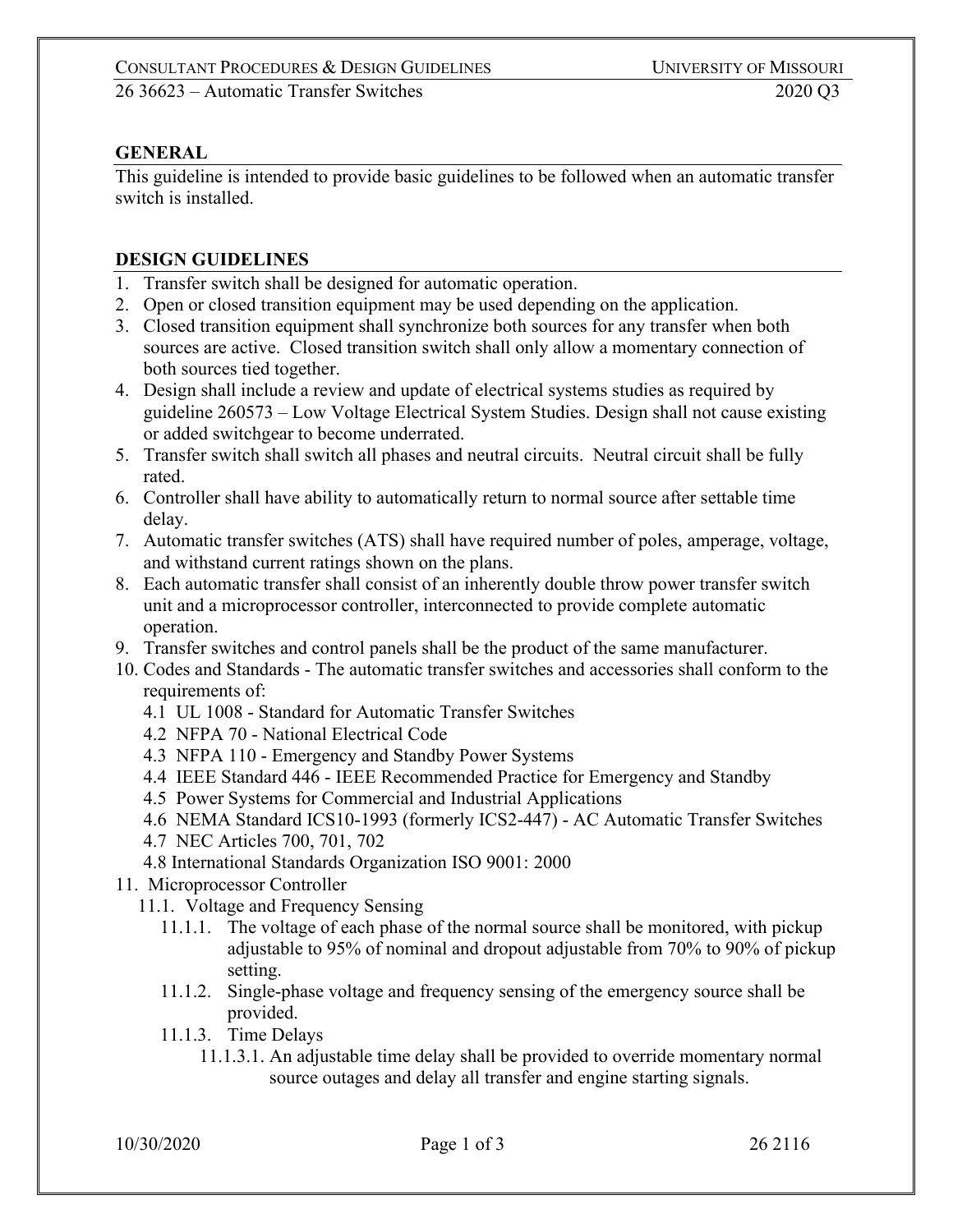26 36623 – Automatic Transfer Switches 2020 Q3

- 11.1.3.2. An adjustable time delay shall be provided on transfer to emergency, adjustable from 0 to 5 minutes for controlled timing of transfer of loads to emergency.
- 11.1.3.3. A generator stabilization time delay shall be provided after transfer to emergency.
- 11.1.3.4. An adjustable time delay shall be provided on retransfer to normal, adjustable to 30 minutes. Time delay shall be automatically bypassed if emergency source fails and normal source is acceptable.
- 11.1.3.5. A 5-minute cool down time delay shall be provided on shutdown of engine generator.
- 11.1.3.6. All adjustable time delays shall be field adjustable without the use of special tools.
- 12. A push-button type test switch shall be provided to simulate a normal source failure.
- 13. A push-button type switch to bypass the time delay on transfer to emergency, the engine exerciser period on the retransfer to normal time delay whichever delay is active at the time the push-button is activated.
- 14. External input/output:
- 14.1. A set of contacts rated 5 amps, 32 VDC shall be provided for a low-voltage engine start signal. The start signal shall prevent dry cranking of the engine by requiring the generator set to reach proper output, and run for the duration of the cool down setting, regardless of whether the normal source restores before the load is transferred.
- 14.2. Auxiliary contacts, rated 10 amps, 250 VAC shall be provided consisting of one contact, closed when the ATS is connected to the normal source and one contact, closed, when the ATS is connected to the emergency source.
- 14.3. Terminals shall be provided for a remote contact which opens to signal the ATS to transfer to emergency and for remote contacts which open to inhibit transfer to emergency and/or retransfer to normal.
- 14.4. Terminals shall be provided to indicate actual availability of the normal and emergency sources, as determined by the voltage sensing pickup and dropout settings for each source.
- 15. Indicating lights shall be provided, one to indicate when the ATS is connected to the normal source (green) and one to indicate when the ATS is connected to the emergency source (red). Also provide indicating lights for both normal and emergency source availability.
- 16. Engine Exerciser An engine generator exercising timer shall be provided, including a selector switch to select exercise with or without load transfer.
- 17. An "In Phase" monitor shall be inherently built into the controls. The monitor shall control transfer so that motor load inrush currents do not exceed normal starting currents, and shall not require external control of power sources. The monitor shall be specifically designed for and be the product of the ATS manufacturer.
- 18. The complete ATS shall be factory tested to ensure proper operation of the individual components and correct overall sequence of operation and to ensure that the operating transfer time, voltage, frequency and time delay settings are in compliance with the specification requirements.